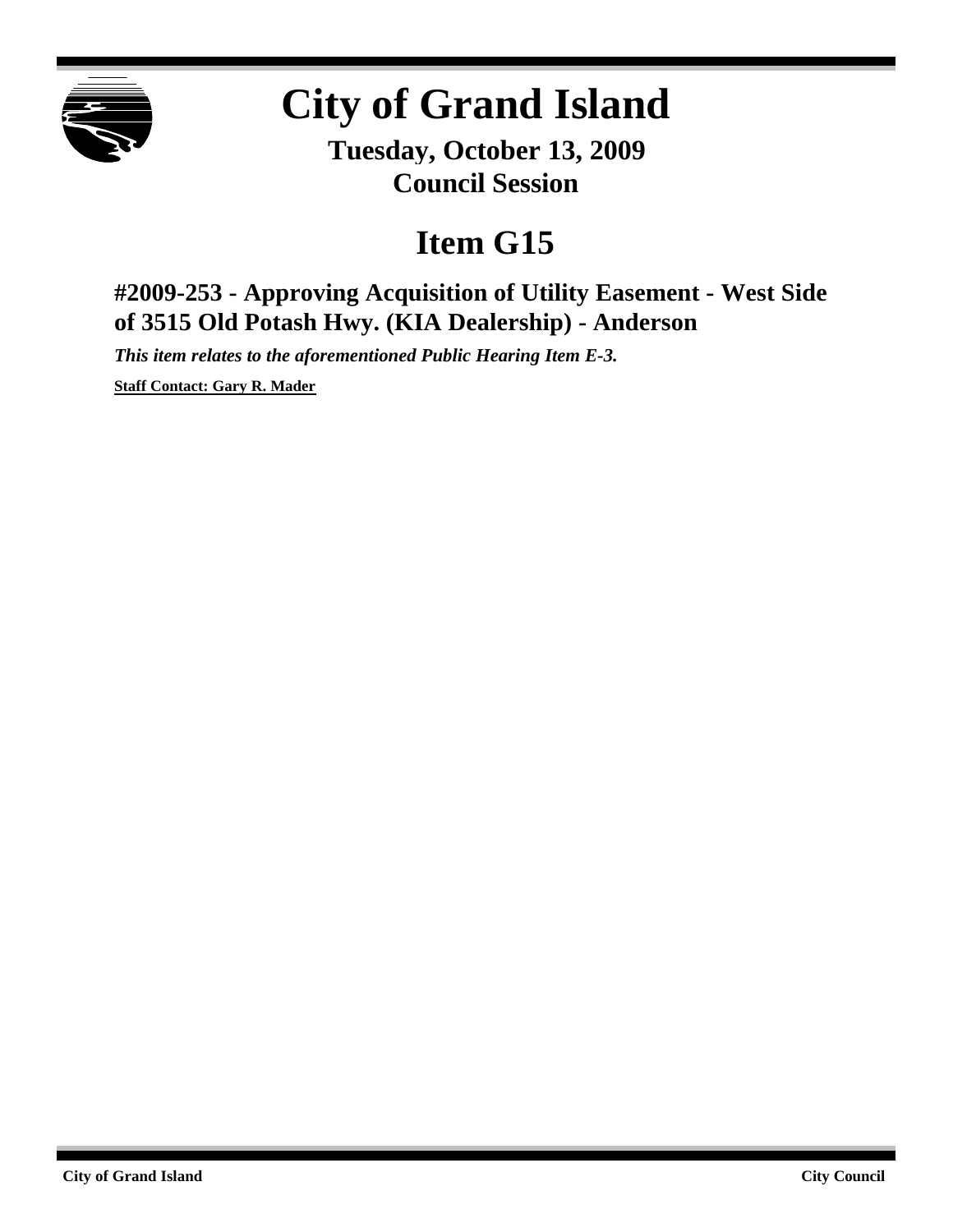## R E S O L U T I O N 2009-253

WHEREAS, a public utility easement is required by the City of Grand Island, from Melodee A. Anderson, to survey, construct, inspect, maintain, repair, replace, relocate, extend, remove, and operate thereon, public utilities and appurtenances, including lines and transformers; and;

WHEREAS, a public hearing was held on October 13, 2009, for the purpose of discussing the proposed acquisition of an easement located in Hall County, Nebraska; and more particularly described as follows:

Commencing at the northwest corner of the North Half of the Northeast Quarter (N1/2, NE1/4) Section Twenty Four (24), Township Eleven (11) North, Range Ten (10) West of the 6th PM, Grand Island, Hall County, Nebraska; thence easterly along the northerly line of said North Half of the Northeast Quarter (N1/2, NE1/4), a distance of six hundred seventy three and four tenths (673.4) feet to the northwest corner of a tract of land described in Document 98-105081 recorded in the Hall County Register of Deeds Office, Hall County, Nebraska; thence S00°57'52"E along the westerly line of said tract of land described in Document 98-105081, a distance of thirty three (33.0) feet to a point on the southerly right-of-way line of Old Potash Highway being the ACTUAL Point of Beginning; thence continuing S00°57'52"E along the westerly line of said tract of land described in Document 98-105081, a distance of six hundred fifty three and four tenths (653.4) feet to the southwest corner of said tract of land described in Document 98-105081; thence N89°28'31"E along the southerly line of said tract of land described in Document 98- 105081, a distance of eight (8.0) feet; thence N00°57'52"W, a distance of six hundred fifty three and four tenths (653.4) feet to a point on the southerly right-of-way line of said Old Potash Highway; thence S89°28'31"W along the southerly right-of-way line of said Old Potash Highway, a distance of eight (8.0) feet to the said Point of Beginning.

The above-described easement and right-of-way containing 0.120 acres, more or less, as shown on the plat dated 9/24/2009, marked Exhibit "A", attached hereto and incorporated herein by reference,

NOW, THEREFORE, BE IT RESOLVED BY THE MAYOR AND COUNCIL OF THE CITY OF GRAND ISLAND, NEBRASKA, that the City of Grand Island be, and hereby is, authorized to acquire a public utility easement fromMelodee A. Anderson on the above-described tract of land.

- - -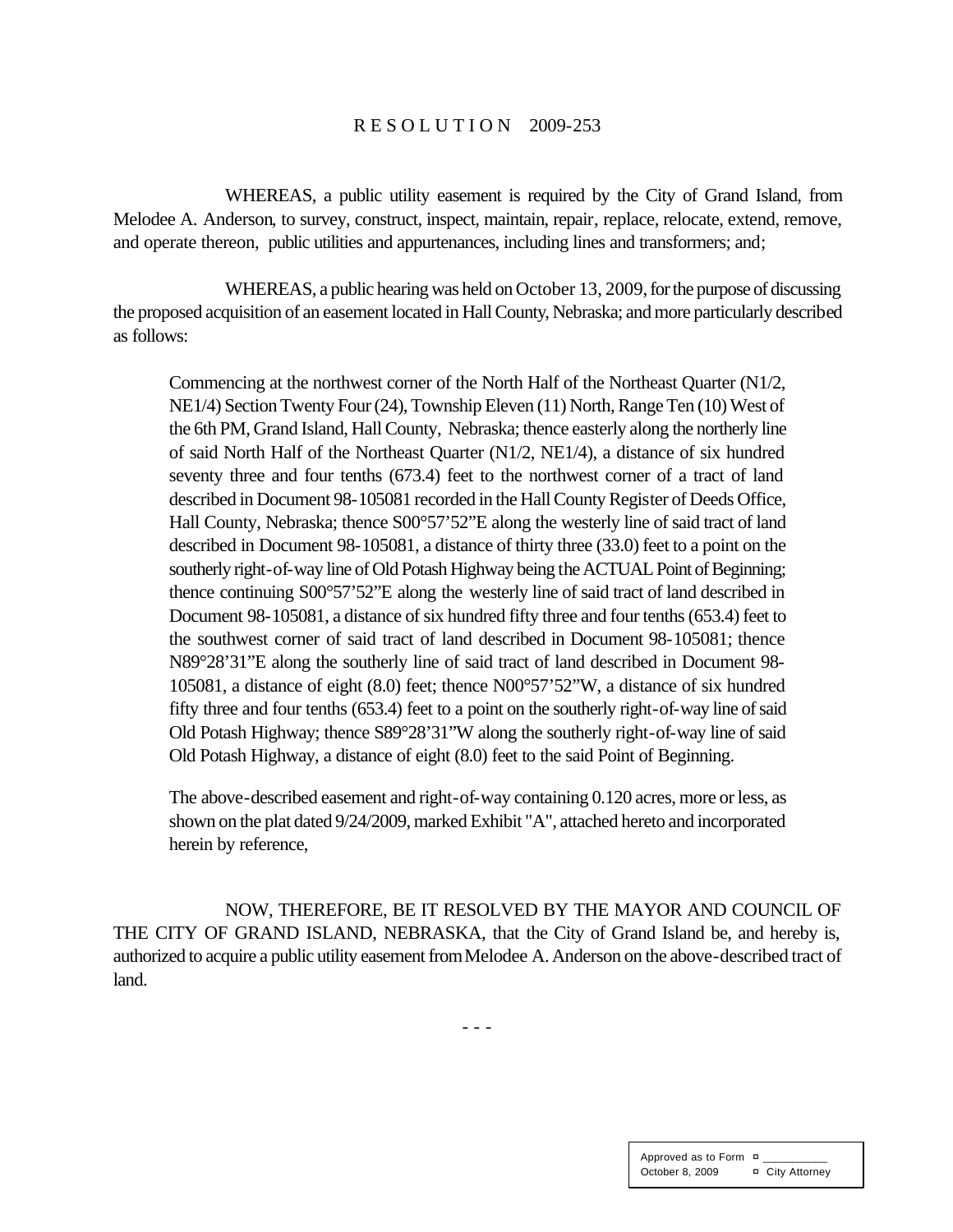Adopted by the City Council of the City of Grand Island, Nebraska, October 13, 2009.

Margaret Hornady, Mayor

\_\_\_\_\_\_\_\_\_\_\_\_\_\_\_\_\_\_\_\_\_\_\_\_\_\_\_\_\_\_\_\_\_\_\_\_\_\_\_

Attest:

RaNae Edwards, City Clerk

\_\_\_\_\_\_\_\_\_\_\_\_\_\_\_\_\_\_\_\_\_\_\_\_\_\_\_\_\_\_\_\_\_\_\_\_\_\_\_